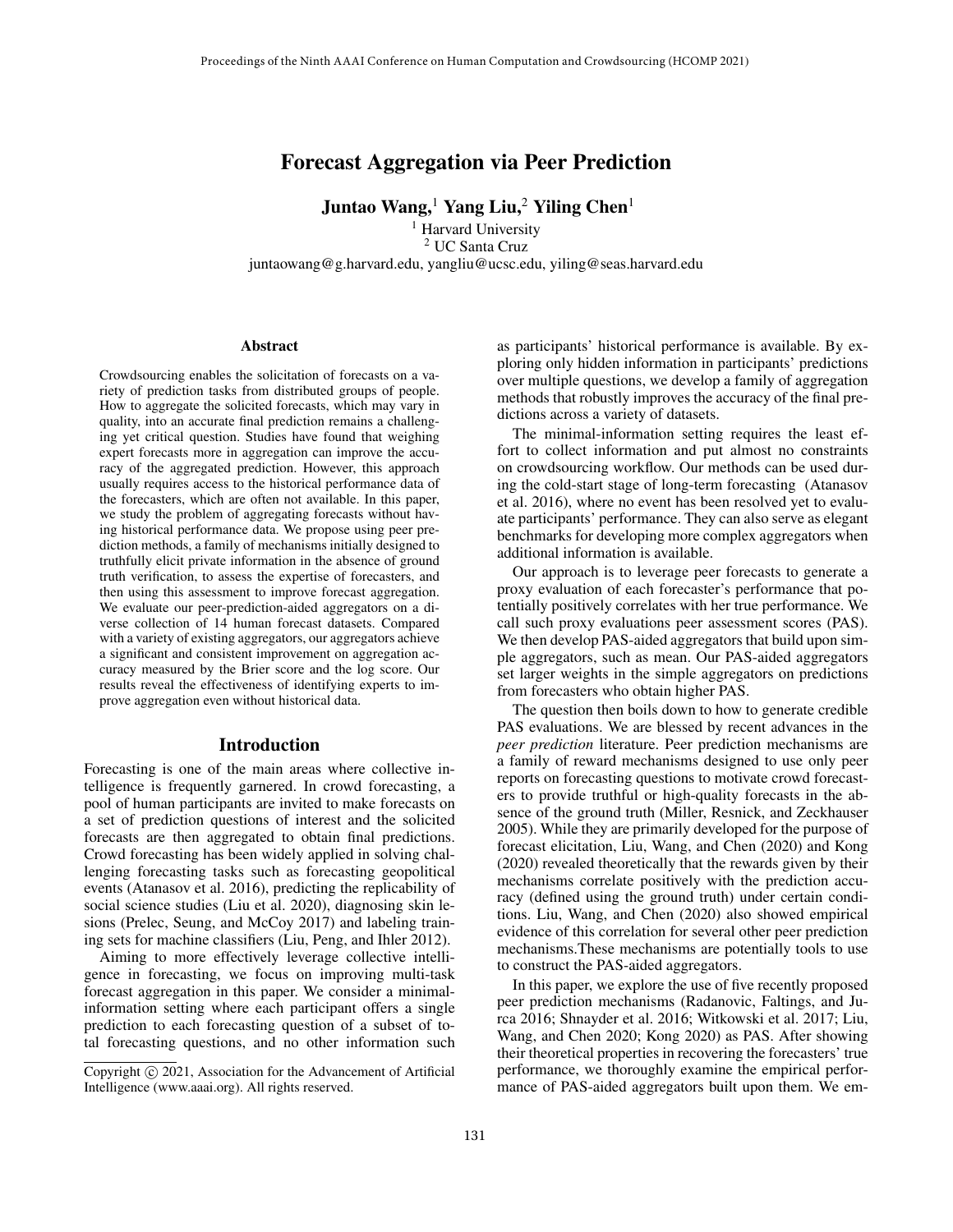ploy 14 real-world human forecast datasets and two widelyadopted accuracy metrics, the Brier score and the log score. We compare the performance of these PAS-aided aggregators with four representative existing aggregators that neither require knowing the ground truth of resolved historical forecasting questions: the mean aggregator (Jose and Winkler 2008; Mannes, Larrick, and Soll 2012), the logit-mean aggregator, which is based on the idea of extremization of predictions (Allard, Comunian, and Renard 2012; Satopää et al. 2014; Baron et al. 2014), a statistical-inference-based aggregator (Liu, Peng, and Ihler 2012), and the minimal pivoting aggregator, which is based on "surprising popularity." (Prelec, Seung, and McCoy 2017; Palley and Soll 2019)

Our results reveal: 1) Though each of the above four existing aggregators has strong performance on specific datasets, none of them has consistent, robust performance across all datasets. 2) In contrast, our PAS-aided aggregators demonstrate a significant and consistent improvement in the aggregation accuracy compared to the four existing aggregators. 3) These PAS-aided aggregators adopt a very intuitive (*explainable*) and straightforward (*generically applicable*) strategy to incorporate PAS: select top forecasters according to their PAS and apply the mean or the logit-mean aggregator to the predictions of these selected forecasters. 4) Moreover, this improvement is observed when any one of the five peer prediction mechanisms is used as PAS, and there is no statistically significant difference found in the improvements when different PAS are used. 5) The above results demonstrate the possibility of discovering a smaller but smarter crowd in real-time forecast aggregation without accessing any ground truth outcomes.

We want to emphasize that aggregation without access to historical ground truth information is an incredibly challenging problem. One cannot expect that there is a universal aggregator that has the best performance on all datasets. There isn't. Instead, we hope to devise aggregators that perform well and robustly on different datasets. The significance of our work is three-fold. First, it provides a framework to select forecasts to achieve more robust and accurate aggregation.Second, our method can be used as a booster to aggregators in almost all multi-task forecast aggregation scenarios since it has minimal information requirements. Third, our work reveals a new and meaningful application of peer prediction methods - as scoring mechanisms to identify top experts and to improve forecast aggregation.

We present additional information about the datasets, algorithms and experimental results in the full version of this paper (Wang, Liu, and Chen 2019).

# Related Work

The research of forecast aggregation with no additional information dates back to early studies about simple aggregators, such as mean, median, and their trimmed variants (Galton 1907; Clemen 1989; Jose and Winkler 2008; Mannes, Larrick, and Soll 2012). These simple aggregators have robust empirical performance and are still widely adopted in practice. They sometimes give conservative predictions (e.g. lean toward 0.5 for binary events), hence extremifying techniques that bring predictions toward 0 or 1 are explored to mitigate this issue (e.g., Satopää et al. 2014; Baron et al. 2014). More recently, several statistical-inferencebased methods have been developed to use cross-task information to improve aggregation accuracy further when there exist multiple a priori similar forecasting tasks (e.g., Liu, Peng, and Ihler 2012; Lee and Danileiko 2014; McCoy and Prelec 2017). A new trend is to ask forecasters for slightly more information, i.e., their predictions about others' predictions, and use this additional information to improve accuracy (e.g., Prelec, Seung, and McCoy 2017; Palley and Soll 2019). We select representative aggregators from each of these categories as baselines for our aggregators.

Our construction of PAS is derived from a family of mechanisms collectively called peer prediction. The term peer prediction was coined up by (Miller, Resnick, and Zeckhauser 2005) and the literature has been further developed by a series of studies (e.g., Prelec 2004; Miller, Resnick, and Zeckhauser 2005; Shnayder et al. 2016; Radanovic, Faltings, and Jurca 2016; Witkowski et al. 2017; Liu, Wang, and Chen 2020; Kong 2020).

### Setting

We consider the scenario with a set  $N$  of agents recruited to make forecasts on a set  $M$  of events (forecasting questions).

Events. We consider binary events (sometimes called tasks).<sup>1</sup> Each event  $i$  is represented by a random variable  $Y_i \in \{0, 1\}$ , denoting the event outcome (ground truth). We assume that  $Y_i$  is drawn from a Bernoulli distribution Bern $(q_i)$  with an unknown  $q_i \in [0, 1]$ . To illustrate, consider an event i as "Will Democrats win the 2024's election?" The outcome is either "Yes"  $(Y_i = 1)$  or "No"  $(Y_i = 0)$ , and  $q_i = 0.5$  means that the outcome is random (at the time of forecasting) and the Democrats has 50% chance to win.

**Agents.** Each agent (indexed by  $j$ ) forecasts on a subset of events  $M_i \subseteq M$ .  $M_j$  could either be assigned by the principal or be constructed by agent j herself. We use  $\mathcal{N}_i \subseteq \mathcal{N}$ to denote the subset of agents who forecast on event  $i$ . We use  $p_{i,j} \in [0,1] \cup \{\emptyset\}$  to denote the probabilistic prediction made by agent j on event i for  $Y_i = 1$ , with  $p_{i,j} = \emptyset$  denoting agent  $j$  provides no forecast on event  $i$ . Meanwhile, we let  $\mathbf{p}_i = (p_{i,j})_{j \in \mathcal{N}_i}$  and  $P = \{p_{i,j}\}_{i \in \mathcal{M}, j \in \mathcal{N}}$ .

The forecast aggregation problem. The forecast aggregation problem is to design an aggregation function  $\overline{F}$  :  $([0,1] \cup \{\emptyset\})^{|M| \times |N|} \rightarrow [0,1]^{|M|}$ , which maps the prediction profile  $P$  of all agents on all events to an aggregated prediction profile  $\{\hat{q}_i\}_{i \in \mathcal{M}}$ , where  $\hat{q}_i \in [0, 1]$  is the aggregated prediction for event  $i$ . The design goal is to make the aggregated predictions as accurate as possible. The accuracy of predictions is evaluated against the corresponding ground truth of the forecasted events, which are expected to be revealed some time after the aggregation.

Our aggregators will use two popular single-task aggregators as building blocks: the mean (Mean) and the logit-mean (Logit) (Satopää et al. 2014). Mean has empirically proved

<sup>1</sup>Our methods and results can be extended to multi-outcome events. Please refer to the full version of this paper for details.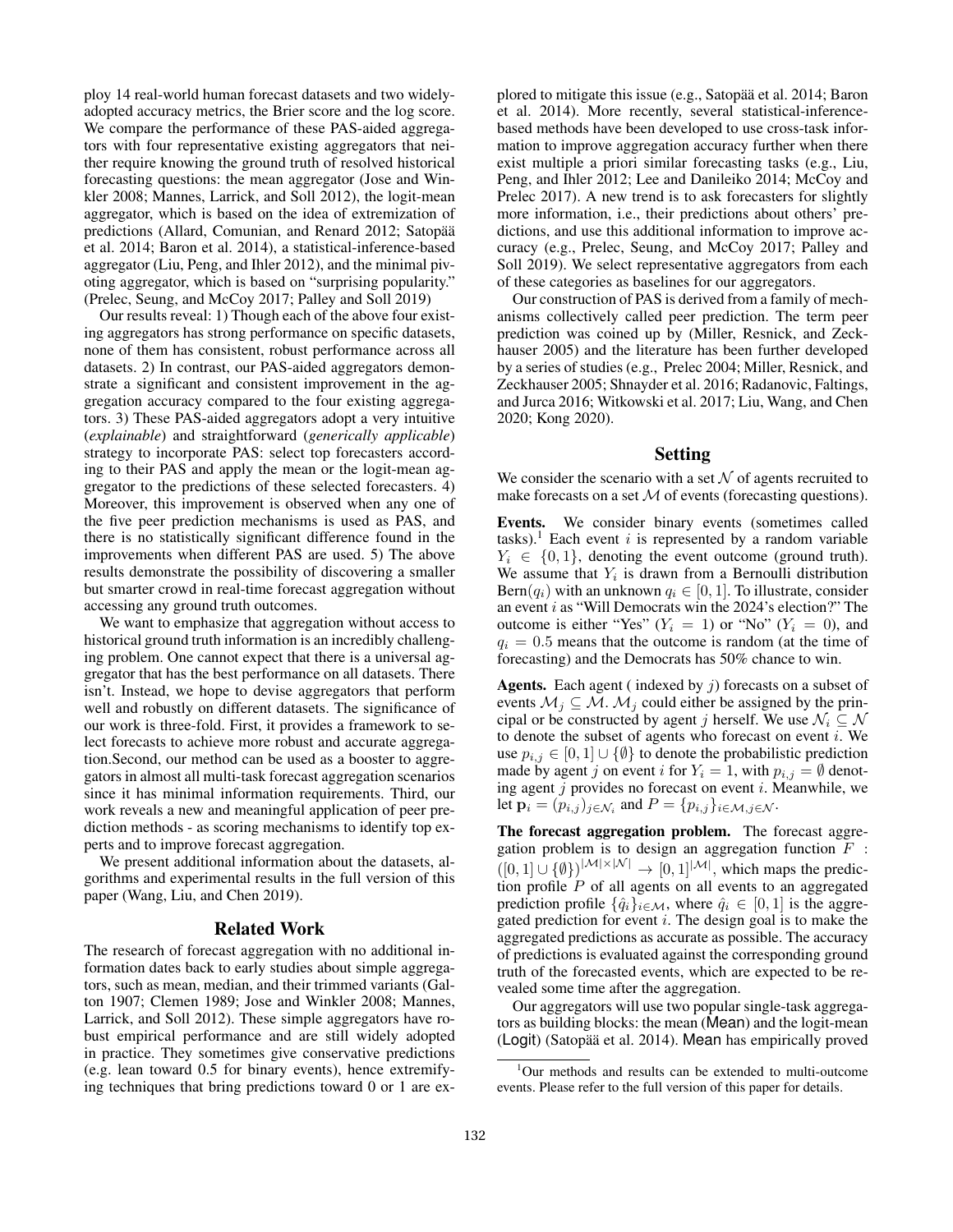robustness (Jose and Winkler 2008), while Logit extremizes the predictions of Mean and demonstrates significantly higher accuracy on some human forecast datasets (Satopää et al. 2014). We introduce the weighted versions of the two aggregators that we will use as follows. For a single event  $i$ with a prediction profile  $\mathbf{p}_i$  and a weight vector  $(w_j)_{j \in \mathcal{N}_i}$ ,

• 
$$
F_i^{\text{Mean}}(\mathbf{p}_i) = \sum_{j \in \mathcal{N}_i} w_j p_{i,j},
$$

•  $F_i^{\text{Logit}}(\mathbf{p}_i) = \text{sigmoid}\left(\frac{\alpha}{|\mathcal{N}_i|} \sum_{j \in \mathcal{N}_i} w_j \text{logit}(p_{ij})\right)$  with  $\alpha = 2$  recommended by Satopää et al. (2014).

Logit first maps probabilistic predictions into the log-odds space using the logit function (the inverse sigmoid function). It then takes weighted mean and applies a scaling factor to further extremize the predictions. Finally, it maps the predictions back into probabilities using the sigmoid function.

Prediction accuracy metrics. The accuracy of forecasts is typically evaluated using the strictly proper scoring rules (SPSR) (Gneiting and Raftery 2007). Two widely-adopted rules are the Brier score and the log score. We use them to evaluate our aggregators' performance in our experiments. For a prediction  $\hat{q}_i$  and ground truth  $Y_i$  on an event i, we evaluate the two scores as follows:

- Brier score<sup>2</sup>:  $S^{\text{Brier}}(\hat{q}_i, Y_i) = 2(\hat{q}_i Y_i)^2$ .
- Log score:  $S^{\log}(\hat{q}_i, Y_i) = -Y_i \log(\hat{q}_i) (1 Y_i) \log(1 \hat{q}_i).$

With above formulas, a lower score refers to a higher accuracy. The Brier score ranges from 0 to 2. The log score ranges from 0.1 to 4.61.<sup>3</sup> Predicting 0.5 always receives a Brier score of 0.5 and a log score of 0.69.

# Aggregation Using PAS

We now formalize the notion of *peer assessment scores (PAS)*, and introduce our aggregation framework that uses PAS. We defer the introduction of concrete instantiations of PAS that lead to good aggregation performance into the next section. We list the abbreviations that we frequently use hereafter in Table 1.

In short, and in different to the true accuracy that is evaluated against the ground truth, PAS assess a prediction against only the other agents' predictions. Thus, PAS can be applied to broader crowdsourcing forecasting scenarios, requiring only knowing multiple forecasts for each task. Formally, a peer assessment score on an event set  ${\cal M}$  and an agent set  ${\cal N}$ is a scoring function  $R: ([0,1] \cup \{\emptyset\})^{|\mathcal{M}| \times |\mathcal{N}|} \to [0,1]^{|\mathcal{N}|}$ that maps the prediction profile  $P$  of all agents on all events into a score  $s_j$  for each agent  $j \in \mathcal{N}$ . The score  $s_j$  should reflect the average prediction accuracy of agent j.

Bearing this notion of PAS in mind, we introduce our aggregation framework. The intuition of our framework is straightforward: In aggregation, if we rely more on predictions from agents with higher accuracy indicated by PAS, we shall hopefully derive more accurate aggregated predictions.

## Algorithm 1 PAS-aided aggregators

- 1: Compute PAS (using one of DMI, CA, PTS, SSR, PSR) based on all predictions.
- 2: Rank agents according to PAS.
- 3: For each event  $i$ , select the predictions from top  $\max(10\% \cdot |\mathcal{N}|, 10)$  agents who predict on that event, and run Mean or Logit aggregator on these predictions.

In general, we can incorporate PAS into an aggregation process via three steps:

- 1. Compute a PAS score  $s_j$  for each agent  $j \in \mathcal{N}$ .
- 2. Choose a weight scheme that weight agents' predictions based on the scores  $s_j, j \in \mathcal{N}$ .
- 3. Choose a base aggregator and apply the weight scheme to generate final predictions.

Each step features multiple design choices, which will influence the aggregation accuracy and can be customized case by case. In Step 1, there are multiple alternatives to compute PAS. Ideally, the computed PAS should reflect the true accuracy of agents. In Step 2, the weight scheme can be, for example, either ranking the agents by PAS and selecting a subset of top agents to aggregate (*ranking & selection*), or applying a softmax function to PAS to obtain weights.In Step 3, we can apply different base aggregators that can incorporate the weight scheme, such as weighted Mean or Logit.

We call the aggregators following the above framework the *PAS-aided aggregators*. We present the detailed PASaided aggregators that we will test in this paper in Algorithm 1. We introduce the five peer prediction mechanisms (DMI, CA, PTS, SSR, and PSR) used in Step 1 in the next section. We choose the ranking & selection scheme rather than the softmax weight in Step 2, as the former can be applied to any base aggregator and its hyper-parameter, the percent of top agents selected, has an straightforward physical interpretation. These two schemes show similar performance with best-tuned hyper-parameters in our experiments. In Step 3, we use Mean and Logit as the base aggregator.

# Peer Prediction Methods for PAS

Peer prediction mechanisms are a family of emerging reward mechanisms designed to incentivize crowd workers to truthfully report their private signals (e.g., probabilistic predictions or votes on the outcome) in the absence of ground truth information. These mechanisms can be expressed by a function  $R: ([0,1] \cup \emptyset)^{|\mathcal{M} \times \mathcal{N}|} \rightarrow [0,1]^{|\mathcal{N}|}$  that maps forecasters' prediction profile P to a reward  $R_i$  for each forecaster j.  $R(\cdot)$  is carefully designed so that an agent's expected reward based on her belief about others' reports (formed by her private signal) will be maximized when she reports truthfully.

The core intuition of peer prediction mechanisms to achieve truthful elicitation is to quantify and reward the correlations among participants' predictions that are associated with the ground truth of the forecasting questions, instead of rewarding the simple similarity between participants' predictions. As a result, forecasters with predictions containing more information about the ground truth tend to

<sup>&</sup>lt;sup>2</sup>We adopt the same formula for the Brier score as in the Good Judgment Project (e.g., Atanasov et al. 2016)

 $3$ The log score is unbounded when the prediction is 0 or 1. We thus map predictions of  $1(0)$  to  $0.99(0.01)$ .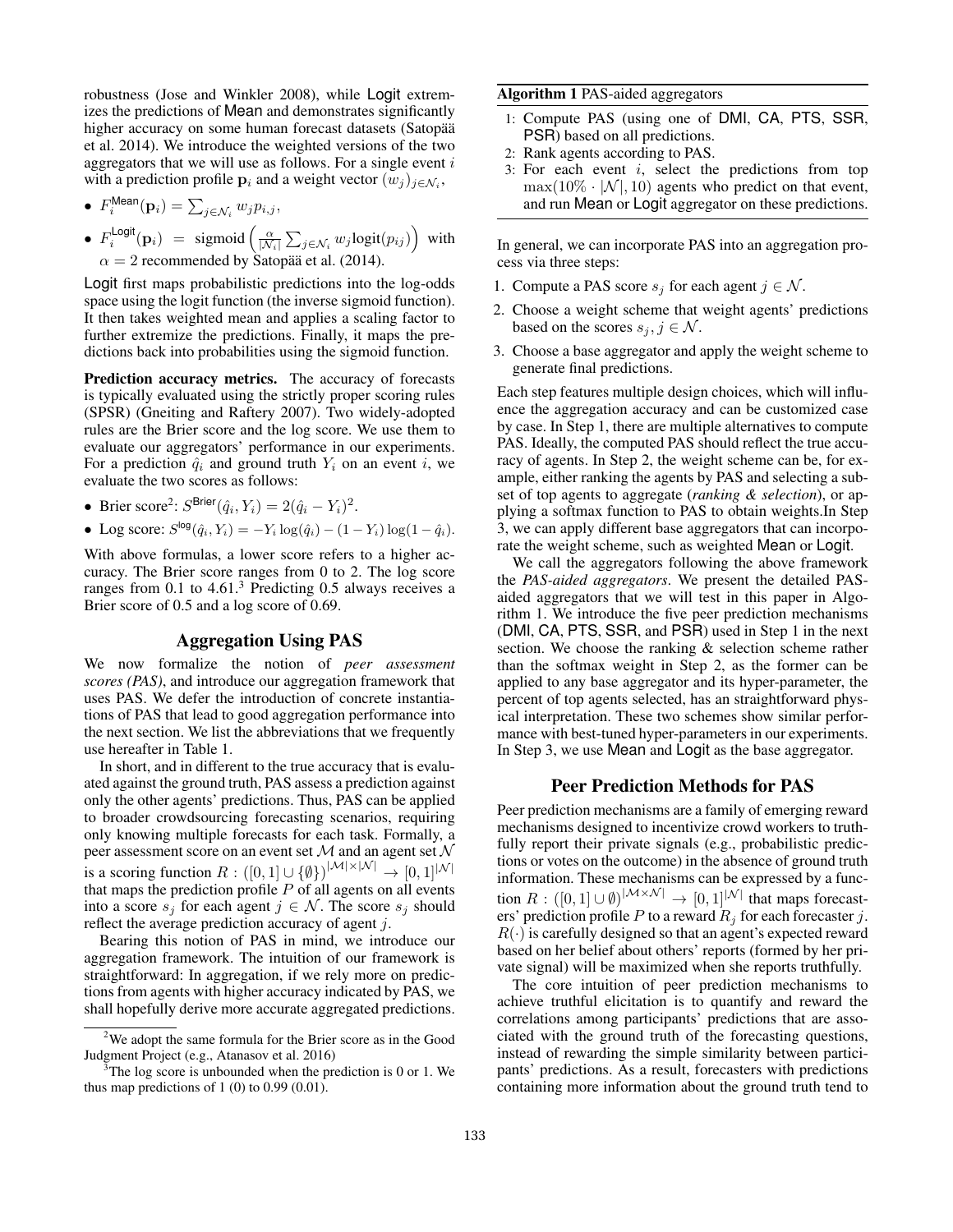| Abbr.      | <b>Full name</b>                         | Abbr.       | <b>Full name</b>                 |
|------------|------------------------------------------|-------------|----------------------------------|
| <b>DMI</b> | Determinant mutual information mechanism | <b>SPSR</b> | Strictly proper scoring rules    |
| CA         | Correlated agreement mechanism           | <b>PAS</b>  | Peer assessment sores            |
| <b>PTS</b> | Peer truth serum mechanism               | BS          | Brier score                      |
| <b>SSR</b> | Surrogate scoring rule mechanism         | v١          | Variational inference aggregator |
| <b>PSR</b> | Proxy scoring rule mechanism             | MP          | Minimal pivoting aggregator      |

Table 1: The main abbreviations and the corresponding full names used in this paper

receive a better score in expectation. This property makes them ideal candidates to serve as PAS. While most peer prediction scores do not necessarily reflect prediction accuracy, we selectively review five peer prediction mechanisms and provide theoretical support for using them as PAS, i.e., the scores of these five mechanisms each correlate with accuracy of agents according to some metric.

These mechanisms require two *assumptions* to work:

- A1. Events are independent and a priori similar, i.e., the joint distribution of agents' private signals and the ground truth is the same across events.
- A2. For each event, agents' private signals are independent conditioned on the ground truth.

These two assumptions resemble the requirements for using statistical inference methods to infer the ground truth: there exists a consistent pattern between the ground truth and agents' predictions across tasks. The difference is that these two conditions do not restrict the pattern to follow some generative models specified by the inference methods. In the following, we first introduce these five peer prediction mechanisms and then show why their rewards may correlate with agents' true prediction accuracy. We divide the five mechanisms into two categories.

# Mechanisms Recovering the Strictly Proper Scoring Rules (SPSR)

SPSR are natural reward schemes to incentivize truthful reporting (Gneiting and Raftery 2007). They can be oriented in a way that a higher score corresponds to higher accuracy. But they require to know the ground truth of predicted events. Surrogate scoring rules (SSR) (Liu, Wang, and Chen 2020) and proxy scoring rules (PSR) (Witkowski et al. 2017) are two peer prediction mechanisms that try to recover the SPSR from participants' reports, thus providing two methods to estimate the prediction accuracy of agents in the minimal information setting. Both mechanisms estimate a proxy of ground truth from participants' forecasts and assess their forecasts against this proxy. To introduce SSR and PSR, we use  $S(\cdot)$  to denote an arbitrary SPSR.

**Surrogate scoring rules (SSR).** For a prediction  $p_{i,j}$  from agent j, SSR randomly draws a binary signal  $Z$  from other agents' forecasts on the same task as the proxy to evaluate  $p_{i,j}$ , with  $Z \sim \text{Bern}\left(\frac{\sum_{k \in \mathcal{N}_i \setminus \{j\}} p_{i,k}}{\vert \mathcal{N}_i \vert - 1}\right)$  $\frac{N_i \setminus \{j\} p_{i,k}}{|N_i|-1}$ ). The bias of Z to ground truth  $Y_i$  can be represented by two error rates  $e_0 = \mathbb{P}(Z = 1 | Y_i = 0)$  and  $e_1 = \mathbb{P}(Z = 0 | Y_i = 1)$ . Assumptions A1 and A2 guarantee that the error rates of Z for agent  $j$  are the same across different tasks. Based on this property, Liu, Wang, and Chen (2020) provided an algorithm to accurately estimate  $e_0$  and  $e_1$  using participants' forecasts on multiple events. SSR then assess a prediction  $p_{i,j}$  using a de-bias formula for  $S(\cdot)$  to get an unbiased estimate for  $S(\cdot)$  with Z. For prediction  $p_{i,j}$ , we have

$$
R_{i,j}^{\text{SSR}}(p_{i,j}, Z) = \frac{(1 - e_{1-Z})S(p_{i,j}, z) - e_Z S(p_{i,j}, 1 - Z)}{(1 - e_0 - e_1)}.
$$

Consequently,  $\mathbb{E}_{Z|Y_i}\left[R_{i,j}^{\text{SSR}}(p_{i,j}, Z)\right] = S(p_{i,j}, Y_i)$ .

Proxy scoring rules (**PSR**). In constrast to SSR, PSR directly apply SPSR  $S(\cdot)$  to an agent's forecast against a proxy  $\hat{Y}_i$  of the ground truth to obtain the reward score, i.e.,  $R_{i,j}^{\text{PSR}}(p_{i,j}, \hat{Y}_i) = S(p_{i,j}, \hat{Y}_i)$ . Witkowski et al. (2017) showed that as long as the proxy  $\hat{Y}_i$  is unbiased to the ground truth, the proxy scoring rule gives an positive affine transformation of  $S(\cdot)$ , maintaining the incentive property. In practice, Witkowski et al. (2017) recommended using an extremized mean prediction as the proxy when there is no explicit unbiased proxy of ground truth available.

## Mechanisms Rewarding the Correlation

Determinant mutual information mechanism (DMI) (Kong 2020), correlated agreement (CA) (Shnayder et al. 2016), and peer truth serum (PTS) (Radanovic, Faltings, and Jurca 2016) are three mechanisms that reward agents based on their forecasts' correlation to their peers'. Their core ideas are to reward by a correlation metric that measures the agreement degree between agents' forecasts that are introduced through the ground truth, while excludes the agreement degree introduced by pure chance. In this way, an agent who independently manipulates her reports regardless the ground truth can only decrease her agreement with other agents. To compute the score for an agent  $j$ , all the three mechanisms first estimate the joint voting distribution between agent  $j$ and an uniformly randomly selected peer agent  $k$ . Given a prediction  $p_{i,j}$ , agent j's vote on event i can be viewed as drawn from  $Bern(p_{i,j})$ . Thus, the joint voting probability of agent j voting u and agent k voting v for any  $u, v \in \{0, 1\}$ can be estimated empirically as

$$
\hat{d}_{u,v}^{j,k} = \frac{1}{|\mathcal{M}_{j,k}|} \sum_{i \in \mathcal{M}_{j,k}} p_{i,j}^u (1 - p_{i,j})^{1-u} p_{i,k}^v (1 - p_{i,k})^{1-v},
$$

where  $\mathcal{M}_{j,k}$  is the subset of forecasting tasks answered by both agents. We use  $\hat{D}^{j,k} = \left(\hat{d}_{u,v}^{j,k}\right)_{u,v \in \{0,1\}}$  to denote the entire joint voting distribution of agent j and k. In the following paragraphs, we review how these three mechanisms reward agent  $j$  given the peer agent  $k$ .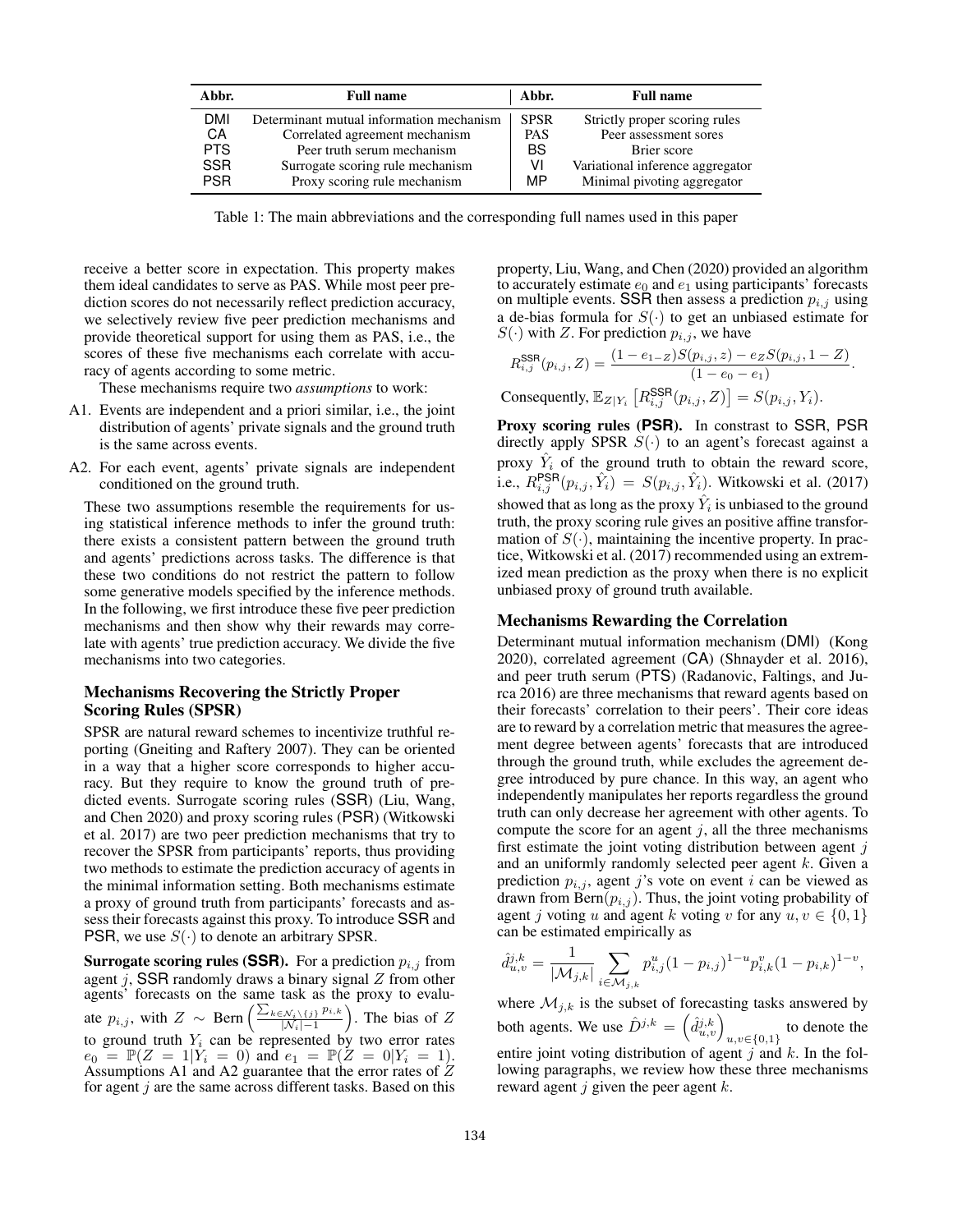Determinant mutual information mechanism (**DMI**). DMI measures the correlation using the determinant mutual information (Kong 2020). Let  $\mathcal{M}'_{j,k}$ ,  $\mathcal{M}''_{j,k}$  be two disjoint subsets of  $\mathcal{M}_{j,k}$ , and let  $\hat{D}', \hat{D}''$  be the joint voting distribution computed on these two subsets separately. DMI rewards agent  $j$  by an unbiased estimate to the squared determinant mutual information between agents  $j$  and  $k$ :

$$
R_j^{\text{DMI}} = \eta \det(D') \cdot \det(D''),\tag{1}
$$

where  $\eta$  is a normalization coefficient.

Correlated agreement (**CA**). CA rewards an agent j by

$$
R_j^{\mathsf{CA}} = \sum_{u \in \{0,1\}} \sum_{v \in \{0,1\}} |\hat{d}_{u,v}^{j,k} - \hat{d}_u^j \cdot \hat{d}_v^k|, \tag{2}
$$

where  $\hat{d}_u^j = \sum_{v \in \{0,1\}} \hat{d}_{u,v}^{j,k}$  is the marginal distribution of agent *j* reporting *u* estimated from the data.  $R_j^{\text{CA}}$  rewards the correlation by measuring the gap between the overall matching probability (represented by  $\hat{d}_{u,v}^{j,k}$ ) and the matching probability caused by pure chance (represented by  $\hat{d}_u^j \cdot \hat{d}_v^k$ ).

Peer Truth Serum (**PTS**). PTS rewards agent j by the matching probability of her votes to the peer agent  $k$ 's votes. PTS mitigates the effect of a match caused by pure chance via rewriting the matching probability under different vote realizations. Let  $\bar{p}_{-j,u}$  be the average marginal probability of voting  $u$  of all agents except  $j$ . PTS rewards agent  $j$  by

$$
R_j^{\text{PTS}} = \hat{d}_{0,0}^{j,k} / \bar{p}_{-j,0} + \hat{d}_{1,1}^{j,k} / \bar{p}_{-j,1}.
$$
 (3)

# Peer Prediction Rewards and Accuracy of Agents

In this section, we formally show that the five peer prediction mechanisms reflect forecasters' true accuracy. First, SSR and PSR reflect the underlying accuracy of predictions due to the unbiasedness of their rewards w.r.t. the (affine transformation of) SPSR that they are built upon. As a direct corollary of their unbiasedness, we have the following.

- Proposition 1. *1. Under Assumptions A1 and A2, SSR ranks the agents in the order of their mean SPSR that SSR is built upon asymptotically*  $(|\mathcal{M}|, |\mathcal{N}| \to \infty)$ .
- *2. When there is an unbiased estimate of the ground truth and all agents are scored with the same unbiased estimate, PSR ranks the agents in the order of their mean SPSR that PSR is built upon asymptotically (* $|\mathcal{M}| \to \infty$ ).

Second, the mechanisms, DMI, CA, PTS, reflect the accuracy of each agent because they essentially try to capture the *informativeness* of agents forecasts, i.e., the correlation between the agents' forecasts that is established through the ground truth instead of the pure chance. More specifically, we have the following proposition.

Proposition 2. *Under Assumptions A1 and A2, and assuming agents report truthfully, the expected rewards of DMI, CA, PTS reflect certain accuracy measures of agents. In particularly,*

*1. DMI ranks the agents in the order of their reports' squared determinant mutual information (Kong 2020) w.r.t. the ground truth asymptotically (* $|\mathcal{M}|, |\mathcal{N}| \to \infty$ ).

- *2. CA ranks the agents in the order of their reports' determinant mutual information w.r.t. the ground truth asymptotically*  $(|\mathcal{M}|, |\mathcal{N}| \to \infty)$ .
- *3. PTS ranks the agents in the inverse order of their signals' expected weighted 0-1 loss w.r.t. the ground truth outcome asymptotically* ( $|M|, |N| \rightarrow \infty$ ), when the binary answer *drawn from the mean prediction of all agents has a true positive rate and a true negative rate both above 0.5.*

Item 1 in Proposition 2 follows straightforwardly from Theorem 6.4 of Kong (2020). We give the proofs for the items 2 and 3 in the full version of this paper. We note that mutual information does not directly imply accuracy in the binary case. For example, a random variable  $Y_i' = 1 - Y_i$ contains all information w.r.t. the ground truth  $Y_i$ . But  $Y_i'$  is clearly not an accurate prediction of ground truth  $Y_i$ . However, when agents' forecasts  $p_{i,j}$  are positively correlated to the ground truth  $Y_i$ , i.e., agents' predictions are better than random guess, then the mutual information does rank forecasts in the correct order, i.e., ranking the perfect prediction  $(p_{i,j} = Y_i)$  the highest and ranking random ones the lowest.

### Empirical Studies

Our theoretical results suggest that the five peer prediction methods can effectively identify participants who predict more accurately than others under certain assumptions. In practice, however, it is often challenging or impossible to know to what extent these assumptions hold. Therefore, we conduct extensive experiments to study the performance of our PAS-aided aggregators. We use a diverse set of 14 realworld human forecast datasets and adopt two widely used accuracy metrics, the Brier score and the log score. We first introduce our experimental setup, then examine the effectiveness of PAS in selecting top performing forecasters, and finally present a comprehensive evaluation of our aggregators' performance. We focus on binary events here and provide results for multi-outcome events in the full version.

#### Experiment Setup

Datasets. Our 14 test datasets consist of 4 datasets from the Good Judgement Projects (GJP) collected from 2011 to 2014 (Good Judgment Project 2016), 3 datasets from the Hybrid Forecasting Competition (HFC) of varied populations (IARPA 2019), and 7 MIT datasets (Prelec, Seung, and McCoy 2017). These datasets vary in several dimensions, including dataset size, sparsity, topics, collecting environment, and participants' performance. Together they offer a rich environment for evaluating the performance of aggregators.

The GJP and the HFC collected predictions about realworld issues involving geopolitics and economics via yearlong online forecast contests. In these contests, forecasting questions were opened, closed, and resolved dynamically, and forecasters' accuracy can be evaluated using previously resolved questions and used to aggregate predictions of remaining open questions. In contrast, the MIT datasets are static prediction datasets, where participants predict on a set of questions all at once. The topics include the capital of states, the price interval of arts, and the diagnosis of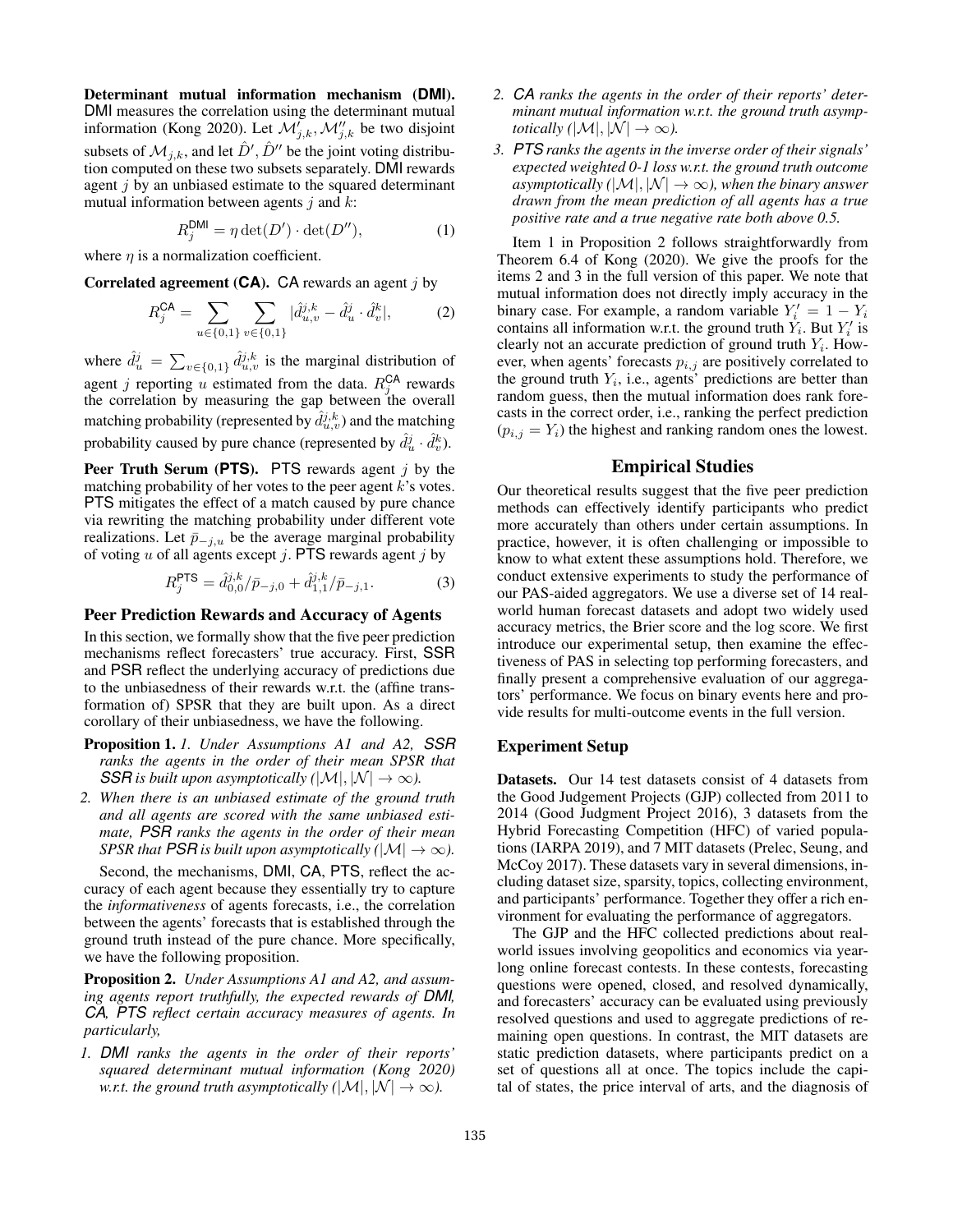| Items                                  | G1   | G2   | G3    | G4    | Η1    | H <sub>2</sub> | <b>H3</b> | M1a   | M1b   | M1c  | $\mathbf{M2}$ | M3   | M4a  | M4b  |
|----------------------------------------|------|------|-------|-------|-------|----------------|-----------|-------|-------|------|---------------|------|------|------|
| # of questions                         | 94   | 111  | 122   | 94    | 72    | 80             | 86        | 50    | 50    | 50   | 80            | 80   | 90   | 90   |
| # of agents                            | 1409 | 948  | 1033  | 3086  | 484   | 551            | 87        | 51    | 32    | 33   | 39            | 25   | 20   | 20   |
| $Avg. \#$ of ans. per ques.            | 851  | 534  | 369   | 1301  | 188   | 252            | 33        | 51    | 32    | 33   | 39            | 18   | 20   | 20   |
| Avg. # of ans. per agent $56.74$ 62.46 |      |      | 43.55 | 39.63 | 28.03 |                | 36.5 32.8 | 49.88 | 49.96 | 50   | 79.97         | 60   | 90   | 89.5 |
| Maj. vote correct ratio                | 0.90 | 0.92 | 0.95  | 0.96  | 0.88  | 0.86           | 0.92      | 0.58  | 0.76  | 0.74 | 0.61          | 0.68 | 0.62 | 0.72 |

Table 2: Statistics about the binary event datasets from GJP, HFC and MIT datasets

skin lesions. The MIT datasets also contain additionally solicited predictions that participants made about other participants' predictions. This information enables one to apply the surprising-popularity-based aggregators.

Our paper focuses on the minimal-information aggregation setting. Therefore, we ignore the temporal information in the GJP and HFC datasets and only use each individual's final forecast on each forecasting question. $4$  We also ignore the additional information solicited in MIT datasets when applying our aggregators, but use it for a surprisingpopularity-based benchmark aggregator. We filter out participants with less than 15 predictions and questions with less than 10 answers from these datasets. This operation only removed a few forecasting questions in the HFC datasets with no sufficient predictions to make meaningful aggregation. We summarize the main statistics of the 14 datasets after filtering in Table 2. More details about datasets can be found in the full version of this paper.

Benchmarks. In addition to the two base aggregators, Mean and Logit, which are widely-used in the minimalinformation aggregation setting (Satopää et al. 2014; Jose and Winkler 2008), we also use two other types of aggregators as our benchmarks, the inference-based methods and the surprising-popularity-based methods.

• *Inference-based methods* contain a wide range of minimal-information multi-task aggregators. These methods establish parameterized models to characterize the latent features of forecasters such as their biases towards the ground truth probability and the variances in their beliefs. Then, they infer these parameters as well as the ground truth using the forecasts across all events. In this type of aggregators, we use the *variational inference for crowdsourcing (VI)* method as a benchmark. It is a go-to approach to aggregate predictions in the machine learning community. We use the estimate ground truth probabilities given by VI as its predictions. Details of VI are included in the full version. Other sophisticated methods in this category include the cultural consensus model (Oravecz, Vandekerckhove, and Batchelder 2014), the cognitive hierarchy model (Lee and Danileiko 2014), and the multi-task statistical surprising popularity method (McCoy and Prelec  $2017$ )<sup>5</sup>. We will also compare to the performance these aggregators reported by McCoy

and Prelec (2017) on the MIT datasets.

• *Surprising-popularity-based methods* are not minimalinformation aggregators, but they represent a new trend of forecast aggregation (Prelec, Seung, and McCoy 2017; Palley and Soll 2019). They require forecasters to additionally predict other forecasters' predictions about the events of interest. Using this additional information, these methods can identify commonly shared information in participants' forecasts and avoid counting them multiple times in the aggregation. The typical aggregator in this category refers to the surprisingly-popular algorithm (Prelec, Seung, and McCoy 2017). We use a more recent variant, called the *minimal pivot (MP)* method, as our benchmark. It has a better performance in generating probabilistic predictions. It has a simple form: the aggregated prediction equals two times the mean of the participants' forecasts minus the mean of the participants' predictions about other participants' average prediction.

Median is another popular aggregator in the minimal information setting. In our test, its performance is always between the performance of Mean and Logit. Thus, we omit our results about median.

Implementation of PAS-aided aggregators. In our experiments, we evaluate 10 PAS-aided aggregators. Each PASaided aggregator uses one of the five peer prediction mechanisms (DMI, CA, PTS, SSR, PSR) to compute PAS and then incorporate the PAS into one of the two base aggregators (the Mean and Logit) using the rank&selection scheme. These PAS-aided aggregators have a single hyperparameter—the number of top participants selected for each forecasting question. We set it to be the larger one of 10 and 10% percent of the total number of users. This hyperparameter is shared among all PAS-aided aggregators on all datasets. Meanwhile, for SSR and PSR aggregators, we set the SPSR they are built upon as the metric SPSR. We use the output of the VI aggregator as the proxy used in PSR.<sup>6</sup> All these aggregators are described in Algorithm 1.

## Smaller but Smarter Crowd

Before we delve into the comprehensive comparison between our PAS-aided aggregators and benchmarks, we first examine the effectiveness of PAS in identifying top forecasters and the influence of the number of top forecasters selected to the aggregation.

<sup>4</sup>We obtain similar qualitative results when the first forecasts or the average forecasts are used.

<sup>5</sup>This aggregator combines both inference and surprisingpopularity.

 $6$ We also tested using proxies (e.g, the mean of agents' predictions and the extremized mean (Witkowski et al. 2017)) in PSR, while using VI as the proxy gives us the best result.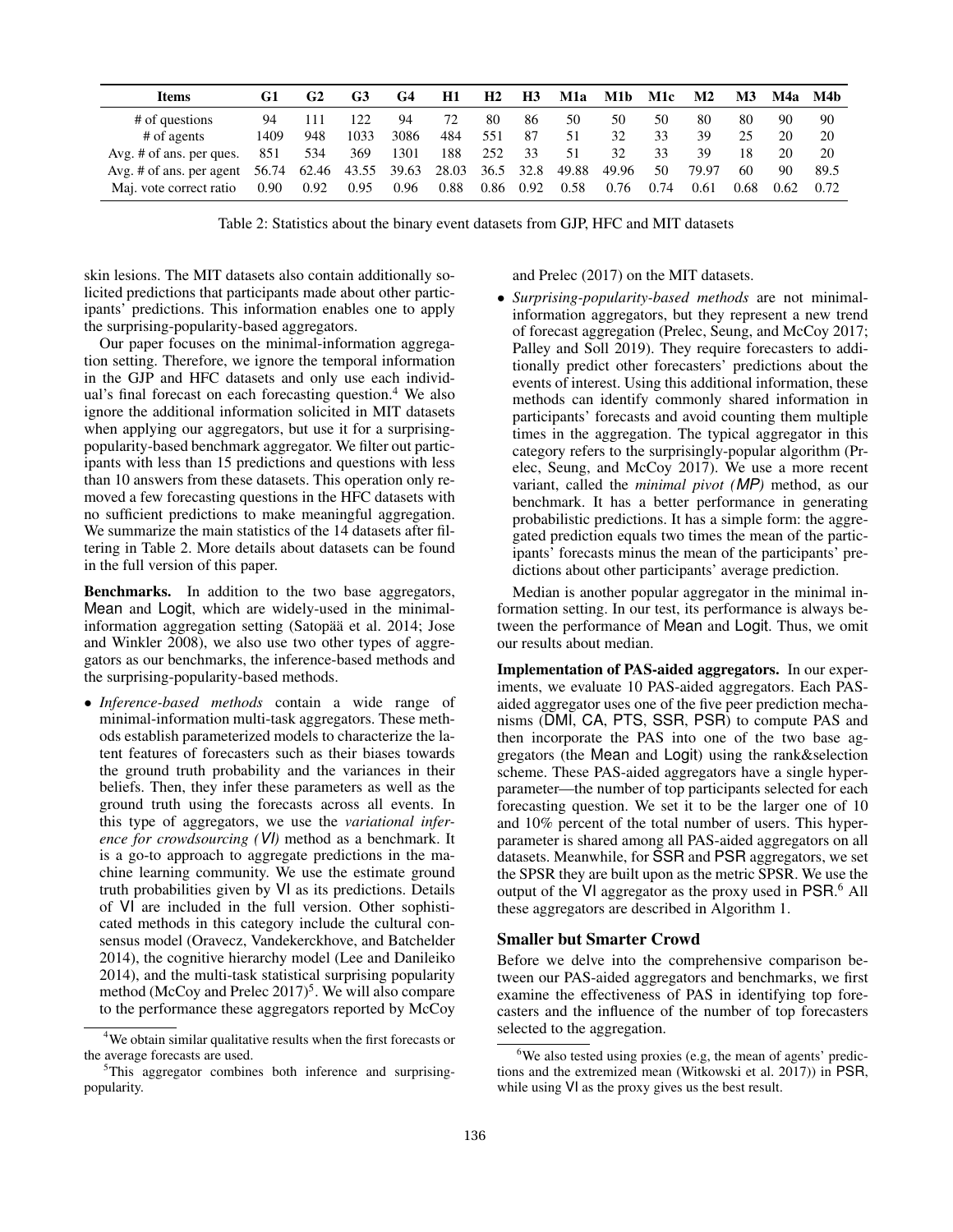

Figure 1: The averages of the true mean Brier score of top forecasters selected by the five PAS and by the true Brier score.



Figure 2: The portions of overlapped agents, who are simultaneously selected by all of the five PAS and the true score.



Figure 3: The Brier scores of the meanbased PAS-aided aggregators varying with the numbers of top agents selected on dataset G2.

Fig. 1 shows the average prediction accuracy of the top forecasters selected by the five PAS (DMI, CA, PTS, SSR, PSR) over the 14 datasets. For all five PAS, the average of the true mean Brier scores of the selected top forecasters steadily increases (from around 0.3 to around 0.45) when we gradually enlarge the selection range from top 5% to all forecasters. This result indicates that all five PAS scores effectively rank the forecasters in the order of their true performance. We also notice that at each level of top forecasters selected, the mean accuracy of top forecasters selected by different PAS is very similar. We further examine the overlap of these top forecasters. The result (Fig. 2) suggests that the sets of top forecasters selected by different PAS scores have considerable overlap, and among these overlapped forecasters, the portion of the actual top forecasters is also remarkable. For example, as shown in Fig. 2, around 50% of forecasters are common among the top 30% forecasters under different PAS scores, and in these common forecasters, 60% forecasters are the actual top 30% forecasters (because at the level of top 30%, 30% forecasters are shared by all 5 PAS together with the true Brier score). This result further confirms that the five PAS can identify true top performers and that they have similar abilities in doing so.

Next, we examine how the number of top forecasters selected by PAS influences the aggregation accuracy. Overall, we observe that the accuracy of the PAS-aided aggregators peaks at a certain top percent (usually at top 5% to top 20%) and outperforms the accuracy of the base aggregator that they are built upon. We illustrate this observation with dataset G2 in Fig. 3, which also shows the accuracy of a Brier-score-(BS)-aided aggregator. The performance of this BS-aided aggregator shows the "in hindsight" performance we could achieve if the peer assessment is as accurate as if we knew the ground truth. In this particular dataset, the PAS-aided aggregators perfectly recover this "in hindsight" performance of the BS-aided aggregator (Fig. 3).

Overall, these results confirm prior findings which show that there often exists a smaller but smarter crowd whose mean prediction outperforms that of the entire crowd (e.g. "superforecasters" (Mellers et al. 2015) and (Goldstein, McAfee, and Suri 2014)). Our contribution is to demonstrate that we can identify this set of smarter forecasters using only their prediction information.

## Forecast Aggregation Performance

In this section, we present our main experimental results the aggregation performance of our 10 PAS-aided aggregators against the benchmark aggregators on binary events of the 14 datasets. Our extensive evaluation highlights the following findings:

- 1. The performance of the four benchmark aggregators varies significantly across datasets, confirming the difficulty of minimal-information forecast aggregation.
- 2. The PAS-aided aggregators not only have higher overall accuracy than the benchmarks but also perform more stably and robustly across datasets.
- 3. While the performance of the 10 PAS-aided aggregators is not statistically different, the Mean-based PAS-aided aggregators tend to have higher accuracy and lower variance than the Logit-based PAS-aided aggregators.

Our main results are shown in Table 3 and Table 4. Table 3 shows the accuracy of the 10 PAS-aided aggregators and the benchmark aggregators on each dataset under the Brier score. As can be seen, 9 out of 10 PAS-aided aggregators outperform the best of the benchmarks on at least 5 datasets, and the remaining one outperforms the best benchmark on 4 datasets. Furthermore, each of the 5 PAS-aided Mean aggregators outperforms the second-best benchmark on at least 12 out of 14 datasets. Moreover, no PAS-aided aggregator underperforms the worst benchmark on any dataset, with only one exception of the PSR-aided Logit aggregator on dataset M1a. This is a significant improvement as we can see that though these benchmark aggregators are carefully designed for aggregating forecasts in the minimal information setting, none of them has stable performance across datasets.

Table 4 provides the number of datasets on which one aggregator statistically outperforms the other for each pair of PAS-aided aggregators and benchmarks. Each of the 10 PAS-aided aggregators, especially the Mean-based PASaided aggregators, statistically outperforms each benchmark on at least 4 more datasets than it underperforms, with a maximum of 9 more datasets. Similar results are observed under the log scoring rule (Table 4 and more in the full version of this paper). Next, we give a more detailed review of the experimental results.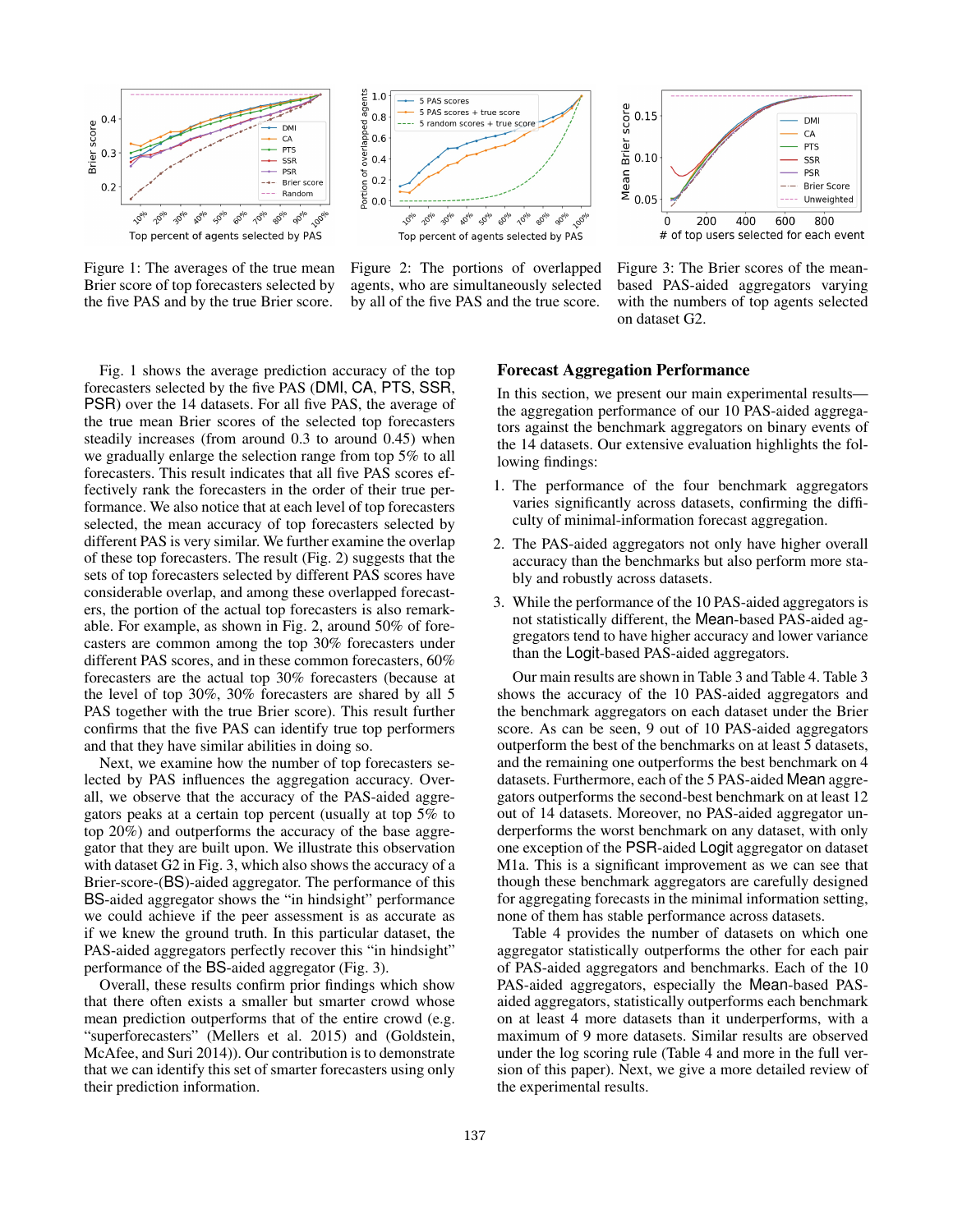| Base aggr.        | <b>PAS</b> | G1   | G <sub>2</sub> | G <sub>3</sub> | G <sub>4</sub> | <b>H1</b> | H <sub>2</sub> | H <sub>3</sub> | M1a  | M1b  | M1c  | M <sub>2</sub> | M <sub>3</sub> | M4a  | M4b  |
|-------------------|------------|------|----------------|----------------|----------------|-----------|----------------|----------------|------|------|------|----------------|----------------|------|------|
| Mean              | <b>DMI</b> | .125 | .068           | .071           | .066           | .219      | .196           | .110           | .326 | .126 | .114 | .434           | .429           | .535 | .282 |
|                   | СA         | .127 | .069           | .073           | .071           | .200      | .195           | .126           | .340 | .126 | .114 | .454           | .443           | .536 | .282 |
|                   | <b>PTS</b> | .122 | .069           | .070           | .066           | 188       | .192           | .116           | .359 | .125 | .114 | .474           | .443           | .536 | .282 |
|                   | <b>SSR</b> | .137 | .079           | .072           | .063           | .164      | .188           | .122           | 359  | .116 | .114 | .474           | .436           | .522 | .303 |
|                   | <b>PSR</b> | .133 | .065           | .070           | .059           | .175      | .187           | .116           | .459 | .108 | .107 | .472           | .451           | .536 | .278 |
|                   | <b>DMI</b> | .113 | .053           | .072           | .037           | .199      | .194           | .115           | .517 | .056 | .058 | .425           | .545           | .702 | .325 |
|                   | СA         | 109  | .053           | .066           | .036           | 162       | .191           | .119           | .547 | .056 | .058 | .482           | .569           | .686 | .325 |
| Logit             | <b>PTS</b> | 109  | .053           | .071           | .036           | .172      | .191           | .120           | .587 | .066 | .058 | .508           | .569           | .686 | .325 |
|                   | <b>SSR</b> | 106  | .053           | .072           | .039           | 132       | .187           | .118           | .587 | .046 | .058 | .518           | .556           | .701 | .422 |
|                   | <b>PSR</b> | 106  | .054           | .071           | .039           | .182      | .195           | .117           | .715 | .037 | .028 | .535           | .579           | .686 | .376 |
| Mean (benchmark)  |            | .206 | .174           | .114           | .151           | .212      | .184           | .143           | .452 | .347 | .347 | .480           | .441           | .473 | .333 |
| Logit (benchmark) |            | .116 | .080           | .066           | .065           | .136      | .174           | .122           | .681 | .433 | .357 | .500           | .562           | .663 | .485 |
| VI (benchmark)    |            | .213 | .072           | .082           | .085           | 306       | 325            | .163           | .595 | .037 | .000 | .841           | .610           | .733 | .345 |
| MP (benchmark)    |            | N/A  | N/A            | N/A            | N/A            | N/A       | N/A            | N/A            | .425 | .251 | .232 | .479           | .471           | .609 | .491 |

Table 3: The mean Brier scores (with range [0, 2]) of different aggregators on binary events of 14 datasets. The best mean Brier score among benchmarks on each dataset is marked by bold font. The mean Brier scores of 10 PAS-aided aggregators that outperform the best of benchmarks on each dataset are highlighted in green; those outperforming the second best of benchmarks are highlighted in yellow; the worst mean Brier scores over all aggregators on each dataset are highlighted in red.

Performance of the benchmarks. The Logit aggregator performs better than the other benchmarks on the GJP and HFC datasets, but performs worse on the MIT datasets, while the Mean aggregator performs in the other directions. This is likely because that the questions in MIT datasets are more challenging than those in the GJP and HFC datasets (e.g., see the correctness ratio of majority vote shown in Table 2), and the Logit aggregator, which extremizes the mean prediciton, further worsens the situation. VI predicts almost flawlessly on datasets M1b, M1c, but is outperformed by uninformative guess (predicting 0.5) on M2, M3, and M4a. This is likely because the accuracy of VI heavily depends on the extent to which the data follows the assumed generative model that VI uses to infer the ground truth. MP has a relatively stable performance on the MIT datasets, but on some of these datasets, it is outperformed by VI and Mean.

PAS-aided aggregators vs. **Mean** and **Logit**. As can be seen in Table 4, the PAS-aided aggregators outperform the Mean and the Logit aggregators with statistical significance on most datasets. Dataset H2 is the only exception where Mean and Logit are not outperformed by any PAS-aided aggregator under the Brier score. However, a closer look shows that the accuracy difference of these two aggregators in H2 is minimal (within 0.02). This advantage of the PAS-aided aggregators over the Mean and the Logit aggregators is because of the use of cross-task information when computing the PAS, i.e., the top forecasters are truly identified by these PAS using agents' forecasts on multiple tasks. These empirical results suggest that one can safely replace the Mean and Logit with the PAS-aided aggregators and expect an accuracy improvement in most cases (if a sufficient number<sup>7</sup> of predictions are collected from each forecaster to compute the PAS).

PAS-aided aggregators vs. **VI** and other inference-based methods. We notice that although VI ranks the worst in many datasets, the number of datasets on which VI statistically underperforms each PAS-aided aggregator is smaller than those numbers of the other benchmarks (Table 4). This is because VI tends to output extreme predictions (close to 0 or 1) and thus receives extreme accuracy scores (e.g., close to 0 or 2 under the Brier score), requiring more events to draw statistically significant conclusions. Also, as we have mentioned, the performance of VI varies significantly across different datasets (Table 3). If one is uncertain about whether the data follows the generative model assumed by VI, the PAS-aided aggregators (especially the SSR-/PSR-aided aggregators) are better choices. They perform much closer to VI than the other benchmark aggregators on datasets where VI makes almost perfect predictions (datasets M1b, M1c), and perform more stably on datasets where VI makes extremely wrong predictions (datasets M2, M3, M4a).

McCoy and Prelec (2017) reported the mean Brier score (with range [0,1]) of three other inference-based aggregators (the cultural consensus model, the cognitive hierarchy model and the multi-task statistical surprising popularity method) on MIT datasets (See the full version of this paper for concrete data). Based on their reports, only the multi-task statistical surprising popularity method outperforms our PASaided aggregators on one more datasets than what VI does. However, this method requires forecasters to provide additional predictions beyond the predictions of the events of interest just as other surprising-popularity-based aggregators.

PAS-aided aggregators vs. **MP**. MP generally performs better than other benchmarks on the 7 MIT datasets, as it uses the additionally solicited information available these datasets. However, Table 4 still shows a salient advantage of PAS-aided Mean aggregators over MP. This result implies that when forecasters make predictions on multiple events,

 $7$ We will discuss this number in the next section.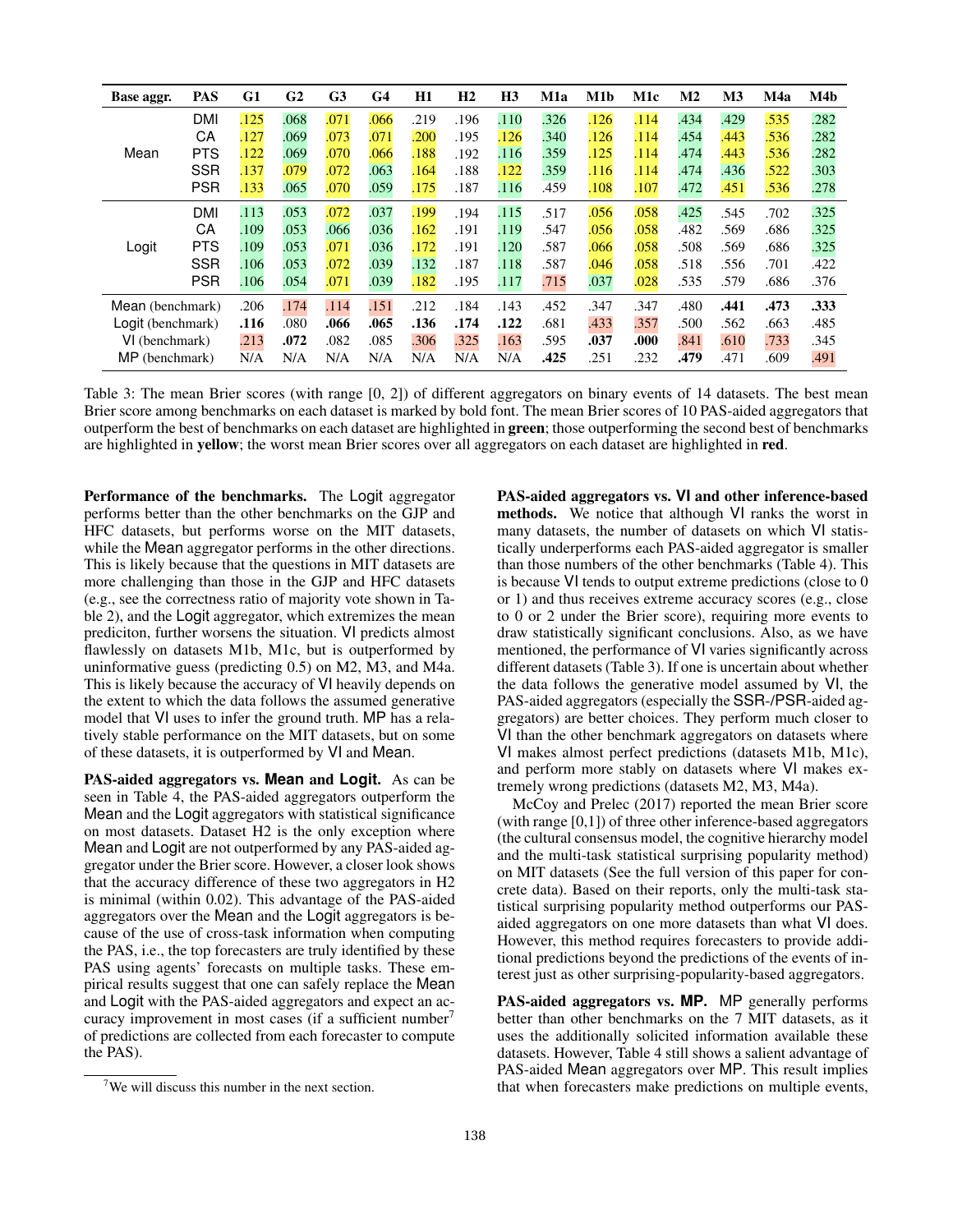|            |            |       | <b>Brier Score</b> |      |      | <b>Log Score</b> |       |      |      |  |  |
|------------|------------|-------|--------------------|------|------|------------------|-------|------|------|--|--|
| Base aggr. | PAS        | Mean  | Logit              | ٧I   | MP   | Mean             | Logit | ٧I   | МP   |  |  |
| Mean       | <b>DMI</b> | 10, 1 | 7, 1               | 5, 2 | 5, 0 | 10, 1            | 7, 2  | 8, 2 | 6, 0 |  |  |
|            | СA         | 8, 1  | 6, 1               | 5, 2 | 4, 0 | 8, 1             | 6, 2  | 8, 2 | 5, 0 |  |  |
|            | <b>PTS</b> | 9, 1  | 6, 1               | 5, 2 | 4, 0 | 9, 1             | 6, 2  | 9, 2 | 5, 0 |  |  |
|            | <b>SSR</b> | 8, 1  | 6. 0               | 6, 2 | 5, 0 | 8, 1             | 6, 3  | 7, 2 | 4, 0 |  |  |
|            | <b>PSR</b> | 8, 1  | 6, 1               | 5, 2 | 3, 0 | 8, 1             | 6, 2  | 9, 2 | 4, 0 |  |  |
| Logit      | DMI        | 6, 2  | 6, 1               | 2, 0 | 3, 1 | 6, 2             | 4, 1  | 6, 0 | 3, 1 |  |  |
|            | CA         | 6, 2  | 4. 0               | 3, 0 | 3, 1 | 7, 3             | 5, 0  | 5, 0 | 3, 2 |  |  |
|            | <b>PTS</b> | 6, 2  | 4. 0               | 3,0  | 3, 2 | 6, 3             | 3,0   | 5, 0 | 3, 2 |  |  |
|            | <b>SSR</b> | 7, 2  | 4, 0               | 3, 0 | 2, 2 | 7, 4             | 2, 0  | 5, 1 | 2, 3 |  |  |
|            | <b>PSR</b> | 6, 3  | 4, 1               | 4, 0 | 3, 2 | 6, 4             | 4, 1  | 5, 1 | 3, 3 |  |  |

Table 4: The two-sided paired t-test for the mean Brier scores and the mean log scores of each pair of a PAS-aided aggregator and a benchmark on binary events of 14 datasets. The first integer in each cell represents the number of datasets where the PASaided aggregator achieves significantly smaller mean score (with p-value < 0.05), while the second integer in each cell indicates the number of datasets where the benchmark achieves significantly smaller mean score. The cells where the  $#$  of outperforms exceeds the  $\#$  of underperforms by at least 4 are highlighted in **green**.



Figure 4: The mean and the standard deviation of the aggregation accuracy of the 10 PAS-aided aggregators (DMI/CA/PTS/SSR/PSR-aided  $\times$  Mean/Logit-based aggregators) and the benchmarks over 14 datasets.

the cross-task information leveraged by the PAS scores may be more powerful in facilitating aggregation than the additionally solicited information used in MP.

Average performance across datasets. We present the mean and the standard deviation of the accuracy of our 10 PAS-aided aggregators and benchmarks over the 14 datasets in Fig. 4 (Concrete data can be found in the full version of this paper). As can be seen, all PAS-aided aggregators have better mean accuracy under the Brier score than all benchmarks. In particular, the five Mean-based PAS-aided aggregators outperform all benchmarks with statistical significance ( $p<0.05$ ) under both the Brier score and the log scoring rule.<sup>8</sup> Moreover, the five Mean-based aggregators also show much smaller variances than the Logit and VI aggregators under both accuracy metrics, suggesting that the Mean-based PAS-aided aggregators are more stable than

these two benchmarks. Within PAS-aided aggregators, the Mean-based ones appear to be more accurate and stable than the Logit-based ones, while the differences are not statistically significant. We conjecture that as the PAS already select out the forecasters with more accurate predictions, the extremization provided by the Logit base aggregator no longer benefits for any accuracy improvement, but only increases the aggregation variance.

These findings suggest that one can expect better accuracy and smaller performance variance when using PASaided aggregators instead of the benchmark aggregators. Moreover, the Mean-based PAS-aided aggregators, especially the Mean-based DMI-aided aggregator, are likely to produce the best aggregation outcomes. We also evaluated PAS-aided aggregators on smaller datasets that were sampled from the 14 original datasets. These datasets have 20 events and 30 or 50 participants. We observe similar improvements of the PAS-aided aggregators over the benchmarks. This result suggests that the PAS-aided aggregators may also mitigate the cold-start problem in long-term fore-

<sup>&</sup>lt;sup>8</sup>The only exceptions are the PSR-aided aggregator under the Brier score, and the SSR-/PSR-aided aggregators under the log score when compared to the MP aggregator, as the MP aggregator only applies to 7 MIT datasets.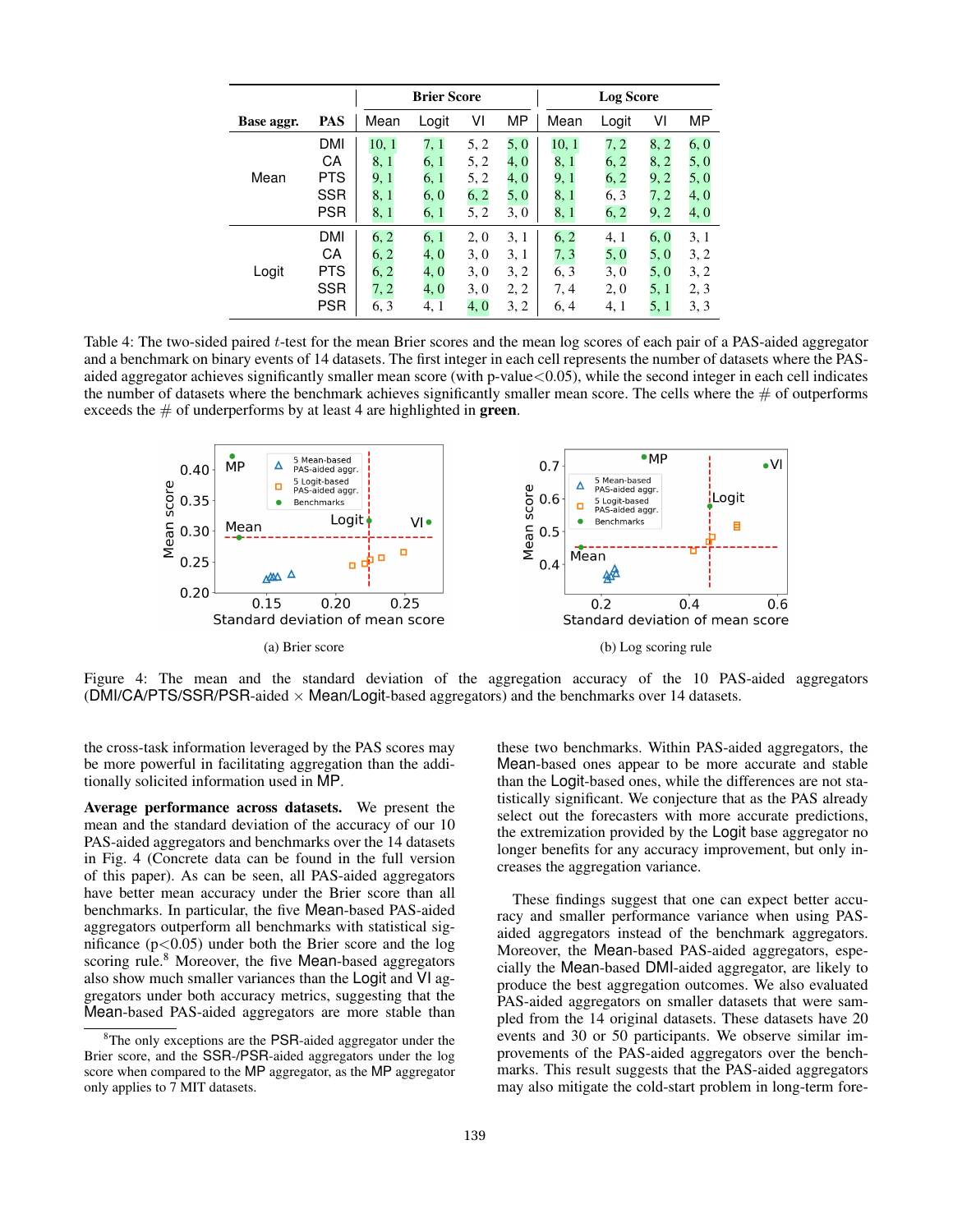cast aggregation settings, where only a small set of forecasts is available with no ground truth yet revealed. We present the details of this experimentin the full version of this paper.

Finally, we find no significant difference in the performance of PAS-aided aggregators that use different PAS. In particular, under the Brier score, no PAS-aided aggregator statistically outperforms another on more than three datasets if the same base aggregator is used. This is likely because different PAS have similar abilities in identifying the top forecasters as we have shown in Fig. 2.

# Discussion and Future Directions

This paper demonstrates that the PAS-aided aggregators generally have higher aggregation accuracy across datasets than the four benchmark aggregators. Among the benchmarks, the Mean, Logit, and MP aggregators are singletask aggregators that generate the final prediction of an event using only the forecasts on that event. However, they were the top-performing aggregators in several realworld, multi-task forecasting competitions such as in the Good Judgement project (Jose and Winkler 2008; Satopää et al. 2014). The VI aggregator is a multi-task statisticalinference-based aggregator, which uses an inference method to infer the ground truth probability based on cross-task information. Our PAS-aided aggregators can also be viewed as a multi-task statistical-inference-based aggregator. The peer prediction methods used in the PAS-aided aggregators are inference-like methods that estimate forecasters' underlying expertise using all forecasts collected.

Using cross-task information in aggregation gives the PAS-aided aggregators advantages over the single-task benchmark aggregator. We can see that on datasets M1b and M1c, the three single-task benchmarks perform moderately well (with a mean Brier score around 0.3), while the other benchmark aggregator using cross-task information, the VI aggregator, has almost perfect predictions (with a mean Brier score close to 0). Our PAS-aided aggregators has similarly great performance on these two datasets as the VI aggregator. On the other hand, the PAS-aided aggregators appear to have more robust performance than the statisticalinference-based VI aggregator. For example, on datasets M2, M3, and M4a, where VI has much worse performance than random guesses, the PAS-aided aggregators still have moderate performance. Intuitively, statistical inference methods are sensitive to underlying properties of the data, i.e., the extent to which the assumed probabilistic model reflects the true pattern of the data. Unlike typical statistical-inferencebased aggregators, the PAS-aided aggregators do not directly infer the outcomes of the forecasting questions. Instead, they infer forecasters' expertise from cross-task predictions and then use the expertise information to adjust the base aggregator. This operation likely makes the PAS-aided aggregators more robust to the variation of the data.

Although the PAS-aided aggregators demonstrated significant accuracy improvement on datasets where individuals' overall performance is either good or poor and the number of forecasts collected per question is either high or low (GJP datasets and MIT datasets), we find their accuracy improvement is minimal on the HFC datasets, where the number of forecasts each forecaster made  $(< 40)$  is relatively small. This observation is consistent with the theoretical requirements for PAS scores to accurately estimate forecasters' true performance: Each forecaster has consistent accuracy across events, and each forecaster has made a sufficient number of predictions. Therefore, if an insufficient number of predictions has been made by each forecaster, the PAS scores may not reflect forecasters' factual accuracy well.

In addition, the five PAS scores that we tested in theory all rely on the assumption that the predictions of different forecasters are independent conditioned on the underlying event outcome to reflect the forecasters' true accuracy. Although the PAS-aided aggregators perform well on our 14 datasets, where the assumption is likely not hold strictly, one should still be careful about using the PAS-aided aggregators in scenarios where this assumption is saliently violated, for example, when forecasters are encouraged to discuss with each other before making predictions and when forecasters are machine predictors trained using similar data and methods.

In this paper, we take the first step to understand the possibility of using peer prediction methods to robustly improve the collective intelligence in prediction tasks. Our approach has the advantage of only requiring a minimal amount of information to be collected and placing almost no restriction on crowsourcing workflow. Thus, our methods have the potential of becoming a component of more interactive humanmachine forecasting systems, where other techniques of boosting collective intelligence, such as teaming (Canonico, Flathmann, and McNeese 2019), workflow design (Lin, Mausam, and Weld 2012), promoting interactions (Bigham, Bernstein, and Adar 2015) and AI algorithms (Weld, Lin, and Bragg 2015), are also present. From another perspective, the human-machine computation systems are now also developed for many complex tasks, such as image segmentation (Song et al. 2018) and article editing (Zhang, Verou, and Karger 2017). An important problem is that how we boost collective intelligence for solving these complex tasks. Our approach provides a way to potentially reduce this problem to how we can devise effective correlation metrics to capture the information quality of these responses. All above are interesting future research directions.

### Acknowledgements

This research is supported in part by National Science Foundation (NSF) under grants CCF-1718549, IIS-2007951, and IIS-2007887, and the Defense Advanced Research Projects Agency (DARPA) and Space and Naval Warfare Systems Center Pacific (SSC Pacific) under Contract No. N66001- 19-C-4014. The views and conclusions contained herein are those of the authors and should not be interpreted as necessarily representing the official policies, either expressed or implied, of NSF, DARPA, SSC Pacific or the U.S. Government. The U.S. Government is authorized to reproduce and distribute reprints for governmental purposes notwithstanding any copyright annotation therein.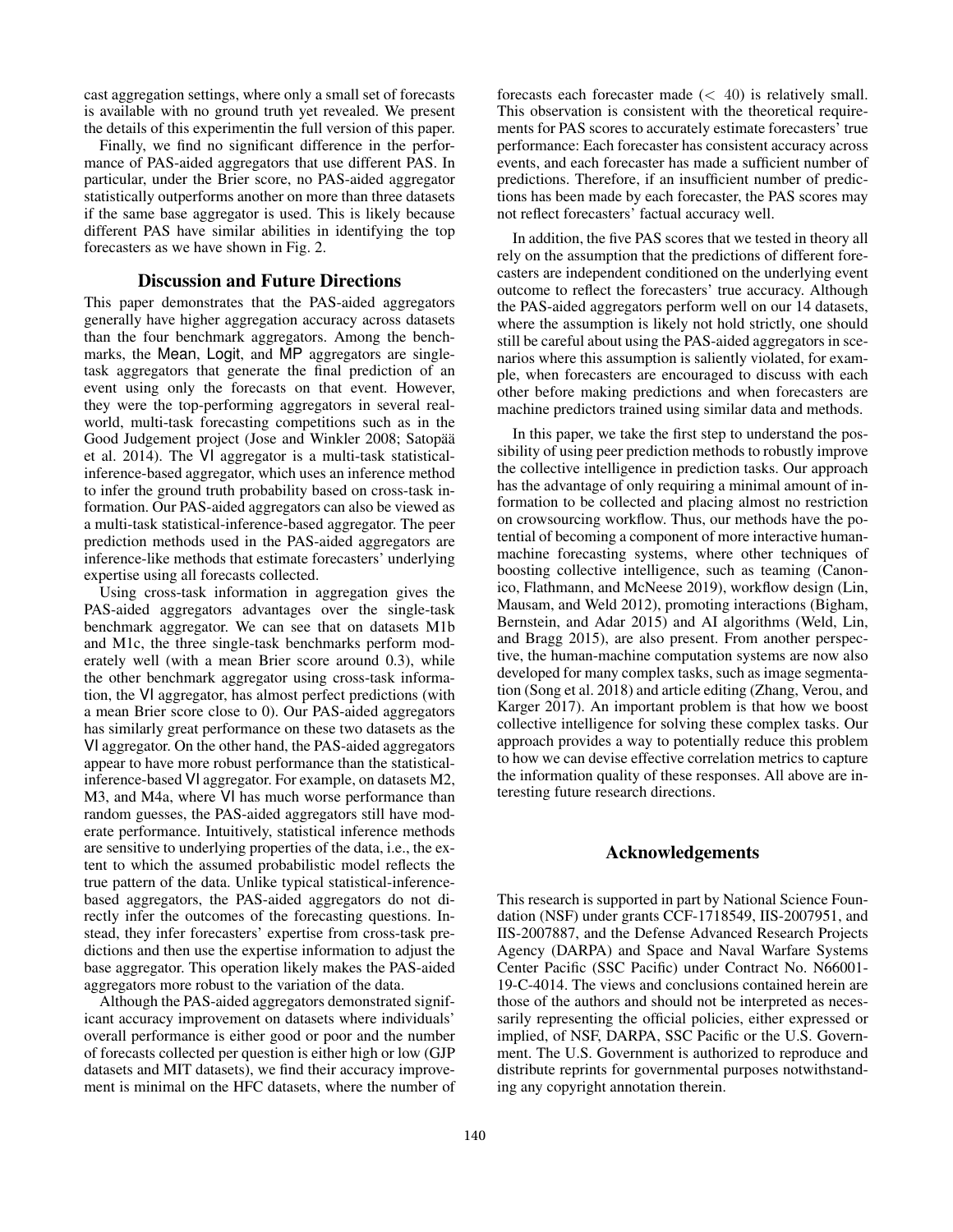## References

Allard, D.; Comunian, A.; and Renard, P. 2012. Probability aggregation methods in geoscience. *Mathematical Geosciences* 44(5): 545–581.

Atanasov, P.; Rescober, P.; Stone, E.; Swift, S. A.; Servan-Schreiber, E.; Tetlock, P.; Ungar, L.; and Mellers, B. 2016. Distilling the wisdom of crowds: Prediction markets vs. prediction polls. *Management science* 63(3): 691–706.

Baron, J.; Mellers, B. A.; Tetlock, P. E.; Stone, E.; and Ungar, L. H. 2014. Two reasons to make aggregated probability forecasts more extreme. *Decision Analysis* 11(2): 133–145.

Bigham, J. P.; Bernstein, M. S.; and Adar, E. 2015. Humancomputer interaction and collective intelligence. *Handbook of collective intelligence* 57.

Canonico, L. B.; Flathmann, C.; and McNeese, N. 2019. Collectively intelligent teams: Integrating team cognition, collective intelligence, and AI for future Teaming. In *Proceedings of the Human Factors and Ergonomics Society Annual Meeting*, volume 63, 1466–1470. SAGE Publications Sage CA: Los Angeles, CA.

Clemen, R. T. 1989. Combining forecasts: A review and annotated bibliography. *International journal of forecasting* 5(4): 559–583.

Galton, F. 1907. Vox populi. *Nature* 75: 450–451.

Gneiting, T.; and Raftery, A. E. 2007. Strictly proper scoring rules, prediction, and estimation. *Journal of the American Statistical Association* 102(477): 359–378.

Goldstein, D. G.; McAfee, R. P.; and Suri, S. 2014. The wisdom of smaller, smarter crowds. In *ACM EC*, 471–488. ACM.

Good Judgment Project. 2016. GJP Data. https://doi.org/ 10.7910/DVN/BPCDH5. doi:10.7910/DVN/BPCDH5. Accessed: 2021-09-07.

IARPA. 2019. Hybrid Forecasting Competition. https: //www.iarpa.gov/index.php/research-programs/hfc. Accessed: 2021-09-07.

Jose, V. R. R.; and Winkler, R. L. 2008. Simple robust averages of forecasts: Some empirical results. *International journal of forecasting* 24(1): 163–169.

Kong, Y. 2020. Dominantly Truthful Multi-task Peer Prediction with a Constant Number of Tasks. In *SODA*, 2398– 2411. SIAM.

Lee, M. D.; and Danileiko, I. 2014. Using cognitive models to combine probability estimates. *Judgment and Decision Making* 9(3): 259.

Lin, C.; Mausam, M.; and Weld, D. 2012. Dynamically Switching between Synergistic Workflows for Crowdsourcing. In *Proceedings of the AAAI Conference on Artificial Intelligence*, volume 26.

Liu, Q.; Peng, J.; and Ihler, A. T. 2012. Variational inference for crowdsourcing. In *Advances in neural information processing systems*, 692–700.

Liu, Y.; Gordon, M.; Wang, J.; Bishop, M.; Chen, Y.; Pfeiffer, T.; Twardy, C.; and Viganola, D. 2020. Replication Markets: Results, Lessons, Challenges and Opportunities in AI Replication. *arXiv preprint arXiv:2005.04543* .

Liu, Y.; Wang, J.; and Chen, Y. 2020. Surrogate scoring rules. In *Proceedings of the 21st ACM Conference on Economics and Computation*, 853–871.

Mannes, A. E.; Larrick, R. P.; and Soll, J. B. 2012. The social psychology of the wisdom of crowds. In *J. I. Krueger (Ed.), Social Judgment and Decision Making*, 227–242. Psychology Press.

McCoy, J.; and Prelec, D. 2017. A statistical model for aggregating judgments by incorporating peer predictions. *arXiv preprint arXiv:1703.04778* .

Mellers, B.; Stone, E.; Murray, T.; Minster, A.; Rohrbaugh, N.; Bishop, M.; Chen, E.; Baker, J.; Hou, Y.; Horowitz, M.; et al. 2015. Identifying and cultivating superforecasters as a method of improving probabilistic predictions. *Perspectives on Psychological Science* 10(3): 267–281.

Miller, N.; Resnick, P.; and Zeckhauser, R. 2005. Eliciting informative feedback: The peer-prediction method. *Management Science* 51(9): 1359–1373.

Oravecz, Z.; Vandekerckhove, J.; and Batchelder, W. H. 2014. Bayesian cultural consensus theory. *Field Methods* 26(3): 207–222.

Palley, A. B.; and Soll, J. B. 2019. Extracting the Wisdom of Crowds When Information is Shared. *Management Science* 65(5): 2291–2309.

Prelec, D. 2004. A Bayesian Truth Serum for Subjective Data. *Science* 306(5695): 462–466.

Prelec, D.; Seung, H. S.; and McCoy, J. 2017. A solution to the single-question crowd wisdom problem. *Nature* 541(7638): 532.

Radanovic, G.; Faltings, B.; and Jurca, R. 2016. Incentives for effort in crowdsourcing using the peer truth serum. *ACM TIST* 7(4): 48.

Satopää, V. A.; Baron, J.; Foster, D. P.; Mellers, B. A.; Tetlock, P. E.; and Ungar, L. H. 2014. Combining multiple probability predictions using a simple logit model. *International Journal of Forecasting* 30(2): 344–356.

Shnayder, V.; Agarwal, A.; Frongillo, R.; and Parkes, D. C. 2016. Informed truthfulness in multi-task peer prediction. In *ACM EC*, 179–196. ACM.

Song, J. Y.; Fok, R.; Lundgard, A.; Yang, F.; Kim, J.; and Lasecki, W. S. 2018. Two tools are better than one: Tool diversity as a means of improving aggregate crowd performance. In *23rd International Conference on Intelligent User Interfaces*, 559–570.

Wang, J.; Liu, Y.; and Chen, Y. 2019. Forecast aggregation via peer prediction. *arXiv preprint arXiv:1910.03779* .

Weld, D. S.; Lin, C. H.; and Bragg, J. 2015. Artificial intelligence and collective intelligence. *Handbook of Collective Intelligence* 89–114.